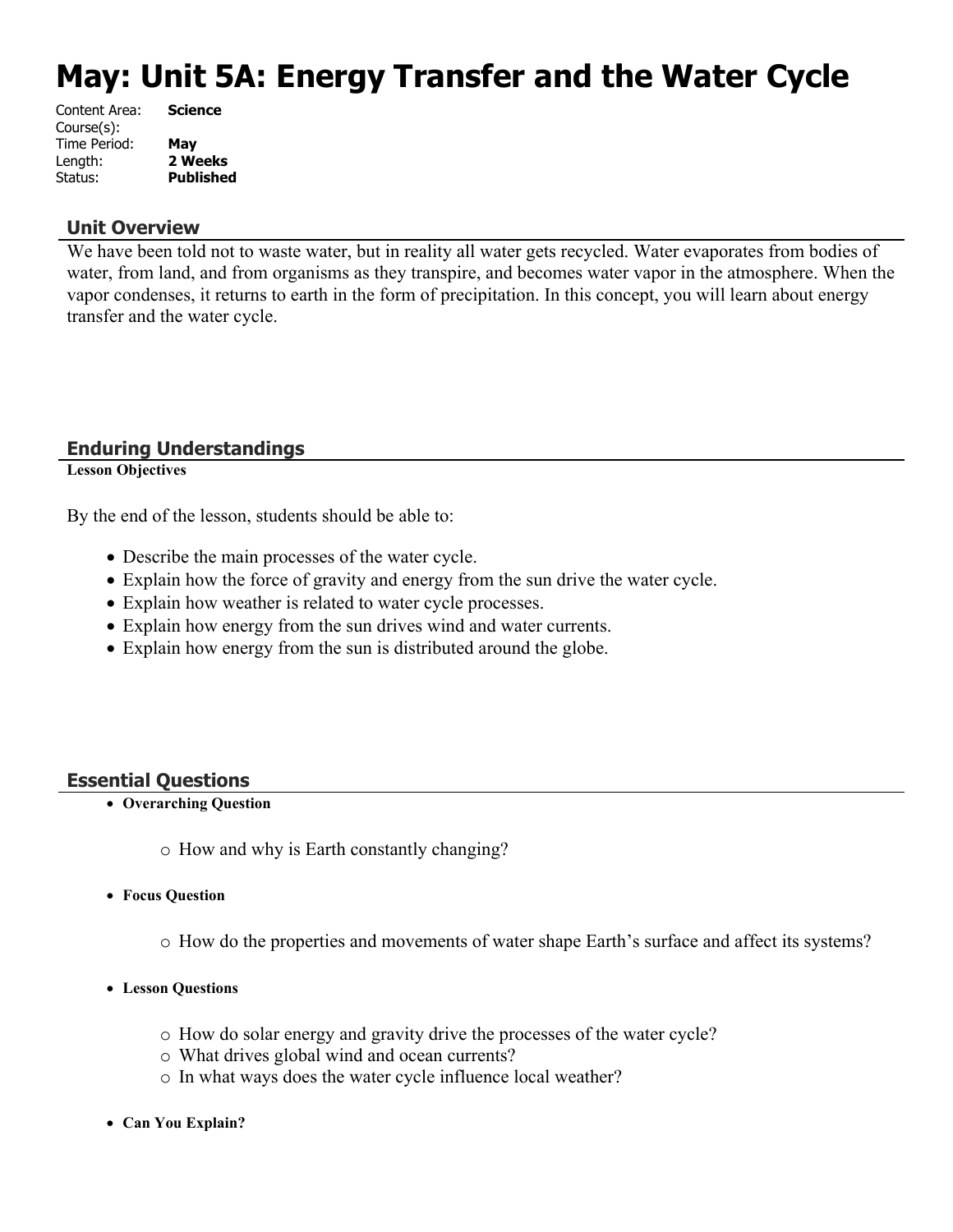## **Instructional Strategies & Learning Activities**

• [The Five E Instructional Model](https://app.discoveryeducation.com/learn/techbook/units/2fa811d9-aafb-44e5-be32-68c440cbb155/concepts/b7466bf3-30e2-43df-a26c-cf179b55ab29/lesson/sections/9172c7d6-a4da-4b8c-9a36-d6ec6c594c96#b97df851-3594-4909-a45f-bbf6c9fe48c5)

Science Techbook follows the 5E instructional model. As you plan your lesson, the provided Model Lesson includes strategies for each of the 5Es.

• [Engage \(45–90 minutes\)](https://app.discoveryeducation.com/learn/techbook/units/2fa811d9-aafb-44e5-be32-68c440cbb155/concepts/b7466bf3-30e2-43df-a26c-cf179b55ab29/lesson/sections/9172c7d6-a4da-4b8c-9a36-d6ec6c594c96#0e52f26b-ed97-4b89-a12a-0093a7781a34)

Students are presented with the phenomena of global water and wind currents and are asked to consider movement of water in a pot being heated on the stove. Students begin to formulate ideas around the Can You Explain? (CYE) question.

• [Explore \(90 minutes\)](https://app.discoveryeducation.com/learn/techbook/units/2fa811d9-aafb-44e5-be32-68c440cbb155/concepts/b7466bf3-30e2-43df-a26c-cf179b55ab29/lesson/sections/9172c7d6-a4da-4b8c-9a36-d6ec6c594c96#9e077930-25bd-4733-9c7b-d88ddd648b5f)

Students investigate questions about the movement of global wind and ocean currents using evidence from text and media assets. Students complete an activity on the forces involved in the water cycle.

• [Explain \(45–90 minutes\)](https://app.discoveryeducation.com/learn/techbook/units/2fa811d9-aafb-44e5-be32-68c440cbb155/concepts/b7466bf3-30e2-43df-a26c-cf179b55ab29/lesson/sections/9172c7d6-a4da-4b8c-9a36-d6ec6c594c96#9db0c888-8d61-4b6f-a5f4-587cc682f446)

Students construct scientific explanations to the CYE question by including evidence of how water, wind, and thermal energy from the sun move about Earth's surface.

• [Elaborate with STEM \(45–135 minutes\)](https://app.discoveryeducation.com/learn/techbook/units/2fa811d9-aafb-44e5-be32-68c440cbb155/concepts/b7466bf3-30e2-43df-a26c-cf179b55ab29/lesson/sections/9172c7d6-a4da-4b8c-9a36-d6ec6c594c96#fb613b47-df19-4218-a2fe-24485bcf743e)

Students apply their understanding of energy transfer and the water cycle as they learn about environmental engineers and cloud formation. Students also design a wind farm and research solutions to problems caused by air pollution.

• [Evaluate \(45–90 minutes\)](https://app.discoveryeducation.com/learn/techbook/units/2fa811d9-aafb-44e5-be32-68c440cbb155/concepts/b7466bf3-30e2-43df-a26c-cf179b55ab29/lesson/sections/9172c7d6-a4da-4b8c-9a36-d6ec6c594c96#2a9552ff-9a1e-4d5d-8c0e-34c8c258bfb6)

Students are evaluated on the state science standards, as well as Standards in ELA/Literacy and Standards in Math standards, using Board Builder and the provided concept summative assessments.

## **Integration of Career Exploration, Life Literacies and Key Skills**

Students learn about engineers working with wind power.

| CRP.K-12.CRP2    | Apply appropriate academic and technical skills.                                                                                                                                          |
|------------------|-------------------------------------------------------------------------------------------------------------------------------------------------------------------------------------------|
|                  | Digital tools make it possible to analyze and interpret data, including text, images, and<br>sound. These tools allow for broad concepts and data to be more effectively<br>communicated. |
| TECH.9.4.8.IML.7 | Use information from a variety of sources, contexts, disciplines, and cultures for a specific                                                                                             |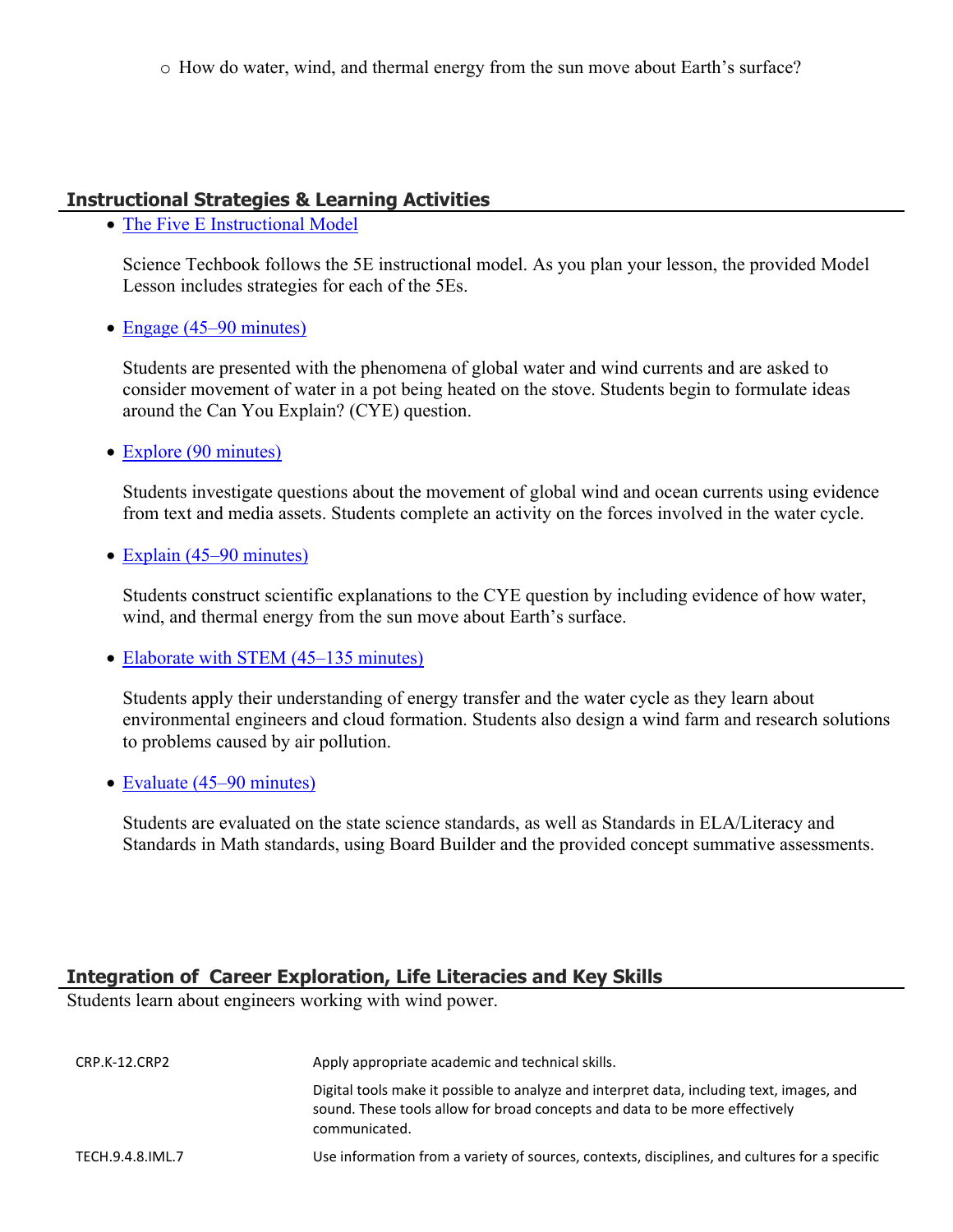|                      | purpose (e.g., 1.2.8.C2a, 1.4.8.CR2a, 2.1.8.CHSS/IV.8.AI.1, W.5.8, 6.1.8.GeoSV.3.a,<br>6.1.8. Civics DP.4.b, 7.1. NH. IPRET.8).                                                                                                                                                  |
|----------------------|----------------------------------------------------------------------------------------------------------------------------------------------------------------------------------------------------------------------------------------------------------------------------------|
| TECH.9.4.8.CI.4      | Explore the role of creativity and innovation in career pathways and industries.                                                                                                                                                                                                 |
| <b>CRP.K-12.CRP5</b> | Consider the environmental, social and economic impacts of decisions.                                                                                                                                                                                                            |
| CRP.K-12.CRP4        | Communicate clearly and effectively and with reason.                                                                                                                                                                                                                             |
|                      | An individual's strengths, lifestyle goals, choices, and interests affect employment and<br>income.                                                                                                                                                                              |
| TECH.9.4.8.IML.8     | Apply deliberate and thoughtful search strategies to access high-quality information on<br>climate change (e.g., 1.1.8.C1b).                                                                                                                                                     |
| TECH.9.4.8.CT.1      | Evaluate diverse solutions proposed by a variety of individuals, organizations, and/or<br>agencies to a local or global problem, such as climate change, and use critical thinking<br>skills to predict which one(s) are likely to be effective (e.g., MS-ETS1-2).               |
| CRP.K-12.CRP11       | Use technology to enhance productivity.                                                                                                                                                                                                                                          |
|                      | Multiple solutions often exist to solve a problem.                                                                                                                                                                                                                               |
| CAEP.9.2.8.B.4       | Evaluate how traditional and nontraditional careers have evolved regionally, nationally,<br>and globally.                                                                                                                                                                        |
| CRP.K-12.CRP8        | Utilize critical thinking to make sense of problems and persevere in solving them.                                                                                                                                                                                               |
|                      | Gathering and evaluating knowledge and information from a variety of sources, including<br>global perspectives, fosters creativity and innovative thinking.                                                                                                                      |
|                      | Increases in the quantity of information available through electronic means have<br>heightened the need to check sources for possible distortion, exaggeration, or<br>misrepresentation.                                                                                         |
| <b>CRP.K-12.CRP9</b> | Model integrity, ethical leadership and effective management.                                                                                                                                                                                                                    |
| CRP.K-12.CRP7        | Employ valid and reliable research strategies.                                                                                                                                                                                                                                   |
| TECH.9.4.8.IML.1     | Critically curate multiple resources to assess the credibility of sources when searching for<br>information.                                                                                                                                                                     |
| TECH.9.4.8.Cl.3      | Examine challenges that may exist in the adoption of new ideas (e.g., 2.1.8.SSH,<br>6.1.8. Civics PD. 2).                                                                                                                                                                        |
| TECH.9.4.8.TL.2      | Gather data and digitally represent information to communicate a real-world problem<br>(e.g., MS-ESS3-4, 6.1.8.EconET.1, 6.1.8.CivicsPR.4).                                                                                                                                      |
|                      | Some digital tools are appropriate for gathering, organizing, analyzing, and presenting<br>information, while other types of digital tools are appropriate for creating text,<br>visualizations, models, and communicating with others.                                          |
| TECH.9.4.8.IML.3     | Create a digital visualization that effectively communicates a data set using formatting<br>techniques such as form, position, size, color, movement, and spatial grouping (e.g.,<br>6.SP.B.4, 7.SP.B.8b).                                                                       |
| TECH.9.4.8.IML.4     | Ask insightful questions to organize different types of data and create meaningful<br>visualizations.                                                                                                                                                                            |
| TECH.9.4.8.TL.3      | Select appropriate tools to organize and present information digitally.                                                                                                                                                                                                          |
| TECH.9.4.8.Cl.1      | Assess data gathered on varying perspectives on causes of climate change (e.g., cross-<br>cultural, gender-specific, generational), and determine how the data can best be used to<br>design multiple potential solutions (e.g., RI.7.9, 6.SP.B.5, 7.1.NH.IPERS.6, 8.2.8.ETW.4). |
| CRP.K-12.CRP1        | Act as a responsible and contributing citizen and employee.                                                                                                                                                                                                                      |
| CRP.K-12.CRP6        | Demonstrate creativity and innovation.                                                                                                                                                                                                                                           |
| CRP.K-12.CRP10       | Plan education and career paths aligned to personal goals.                                                                                                                                                                                                                       |
| CRP.K-12.CRP12       | Work productively in teams while using cultural global competence.                                                                                                                                                                                                               |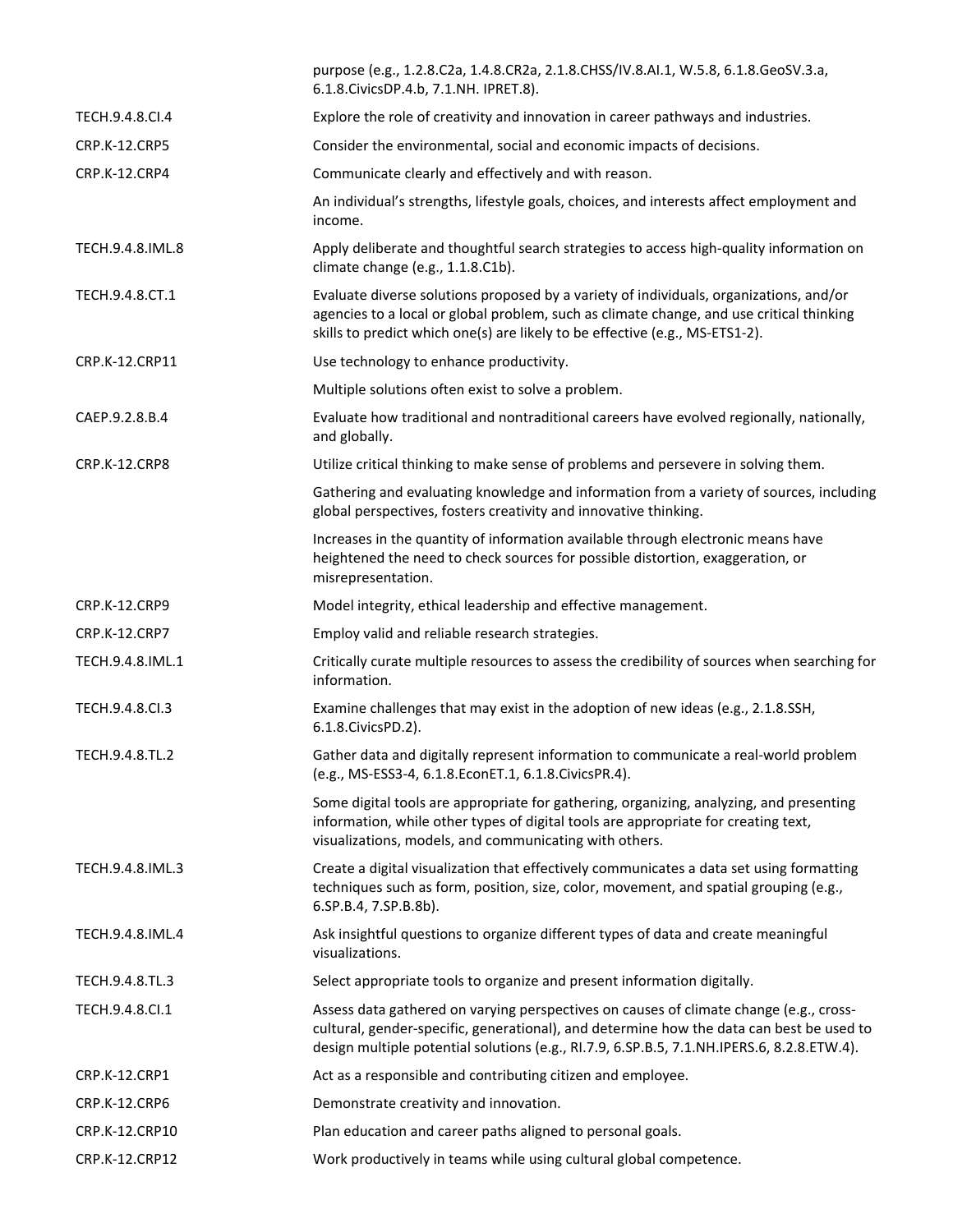## **Technolgy and Design Integration**

Technology is fully integrated with the Discovery Techbook

# **Interdisciplinary Connections**

| LA.RI.6.10 | By the end of the year read and comprehend literary nonfiction at grade level text-<br>complexity or above, with scaffolding as needed.                                        |
|------------|--------------------------------------------------------------------------------------------------------------------------------------------------------------------------------|
| LA.W.6.1   | Write arguments to support claims with clear reasons and relevant evidence.                                                                                                    |
| LA.W.6.2   | Write informative/explanatory texts to examine a topic and convey ideas, concepts, and<br>information through the selection, organization, and analysis of relevant content.   |
| LA.RI.6.1  | Cite textual evidence and make relevant connections to support analysis of what the text<br>says explicitly as well as inferences drawn from the text.                         |
| LA.RI.6.2  | Determine a central idea of a text and how it is conveyed through particular details;<br>provide a summary of the text distinct from personal opinions or judgments.           |
| LA.RI.6.4  | Determine the meaning of words and phrases as they are used in a text, including<br>figurative, connotative, and technical meanings.                                           |
| LA.RI.6.7  | Integrate information presented in different media or formats (e.g., visually,<br>quantitatively) as well as in words to develop a coherent understanding of a topic or issue. |
| LA.RI.6.8  | Trace and evaluate the argument and specific claims in a text, distinguishing claims that<br>are supported by reasons and evidence from claims that are not.                   |

# **Differentiation**

| <b>Struggling Students</b>                                                                                                                                                               | <b>ELL</b> | <b>Accelerated Students</b>                                                                                                                                                                                                                                                                                                                                                                                                                                                                                                                                                                                                                                                                                                                                                                               |  |
|------------------------------------------------------------------------------------------------------------------------------------------------------------------------------------------|------------|-----------------------------------------------------------------------------------------------------------------------------------------------------------------------------------------------------------------------------------------------------------------------------------------------------------------------------------------------------------------------------------------------------------------------------------------------------------------------------------------------------------------------------------------------------------------------------------------------------------------------------------------------------------------------------------------------------------------------------------------------------------------------------------------------------------|--|
| 1. Encourage students<br>who are struggling<br>with the concepts to<br>think about their<br>personal<br>experience: Does a<br>puddle dry faster on<br>a sunny day or on a<br>cloudy day? |            | 1. Challenge students to construct an<br>argument supporting this claim: Gravity<br>is the force that causes water vapor to rise<br>into the air. Students will need to connect<br>1. Before beginning, review<br>the vocabulary<br>what they know about gravity, density,<br>terms evaporate/evaporat<br>and buoyancy.<br>ion andcondense/condens<br>2. Challenge students to consider the<br>possible roles of other sources of energy<br><i>ation</i> and ask students<br>(for example, geothermal) and other<br>what they would look for<br>as evidence of these two<br>forces (for example, electromagnetic<br>forces between atoms and molecules) in<br>processes.<br>the water cycle. How important to the<br>water cycle are these energy sources and<br>forces compared to sunlight and gravity? |  |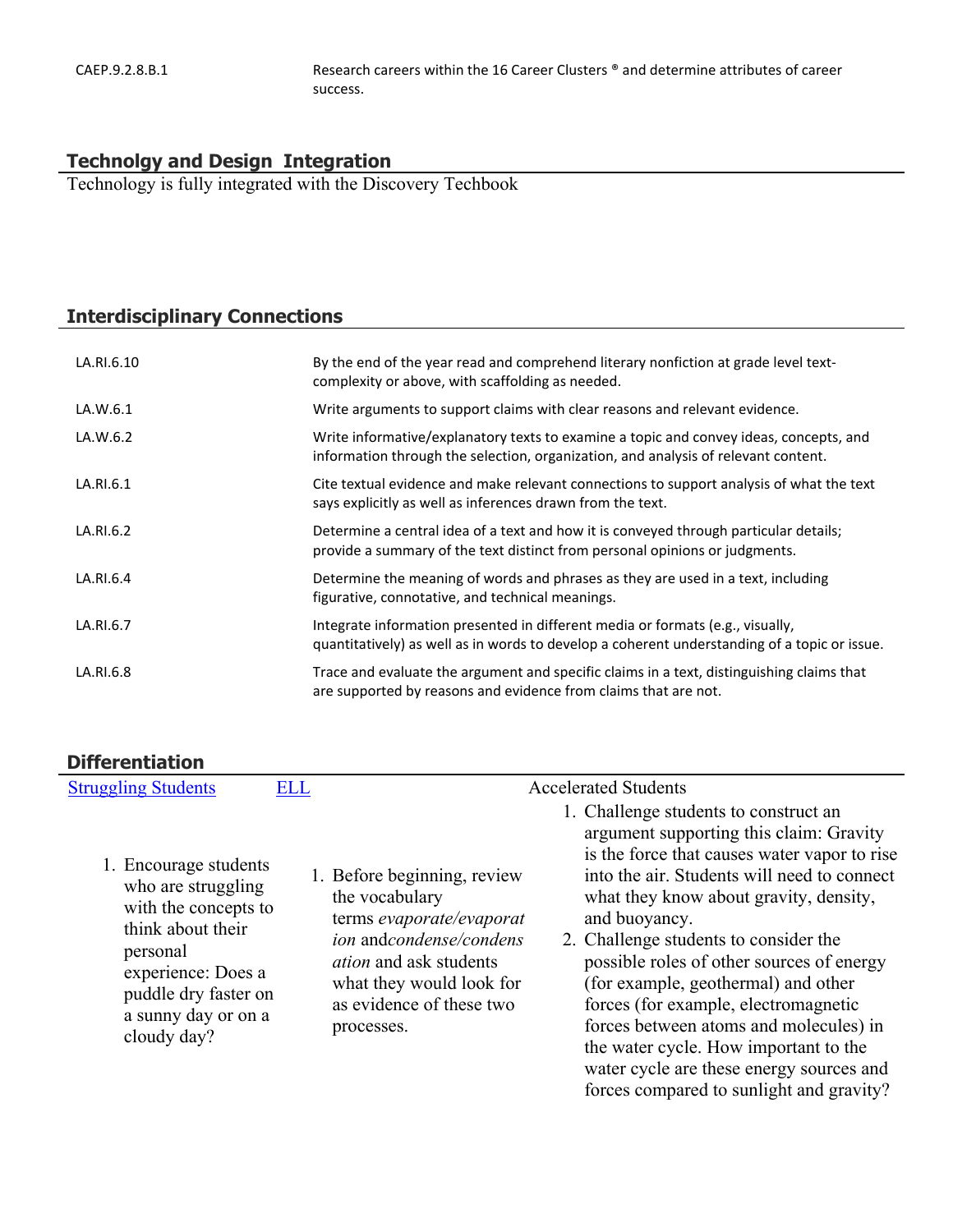[Differentiation in science](http://www.brighthubeducation.com/teaching-gifted-students/65181-differentiation-techniques-and-activities-in-the-classroom-for-gifted-students/) can be accomplished in several ways. Once you have given a pre-test to students, you know what information has already been mastered and what they still need to work on. Next, you design activities, discussions, lectures, and so on to teach information to students. The best way is to have two or three groups of students divided by ability level.

While you are instructing one group, the other groups are working on activities to further their knowledge of the concepts. For example, while you are helping one group learn the planet names in order, another group is researching climate, size, and distance from the moon of each planet. Then the groups switch, and you instruct the second group on another objective from the space unit. The first group practices writing the order of the planets and drawing a diagram of them.

Here are some ideas for the classroom when you are using differentiation in science:

- Create a tic-tac-toe board that lists different activities at different ability levels. When students aren't involved in direct instruction with you, they can work on activities from their tic-tac-toe board. These boards have nine squares, like a tic-tac-toe board; and each square lists an activity that corresponds with the science unit. For example, one solar system activity for advanced science students might be to create a power point presentation about eclipses. For beginning students, an activity might be to make a poster for one of the planets and include important data such as size, order from the sun, whether it has moons, and so on.
- Find websites on the current science unit that students can explore on their own.
- Allow students to work in small groups to create a project throughout the entire unit. For example, one group might create a solar system model to scale. Another group might write a play about the solar system. This is an activity these groups can work on while they are not working directly with you.

Differentiation in science gets students excited to learn because it challenges them to expand their knowledge and skills, instead of teaching the whole group concepts they have already mastered.

## **Modifications & Accommodations**

Refer to QSAC EXCEL SMALL SPED ACCOMMOCATIONS spreadsheet in this discipline.

## **Modifications and Accommodations used in this unit:**

IEP and 504 Accommodations will be utilized.

IEP and 504 plans will be utilized.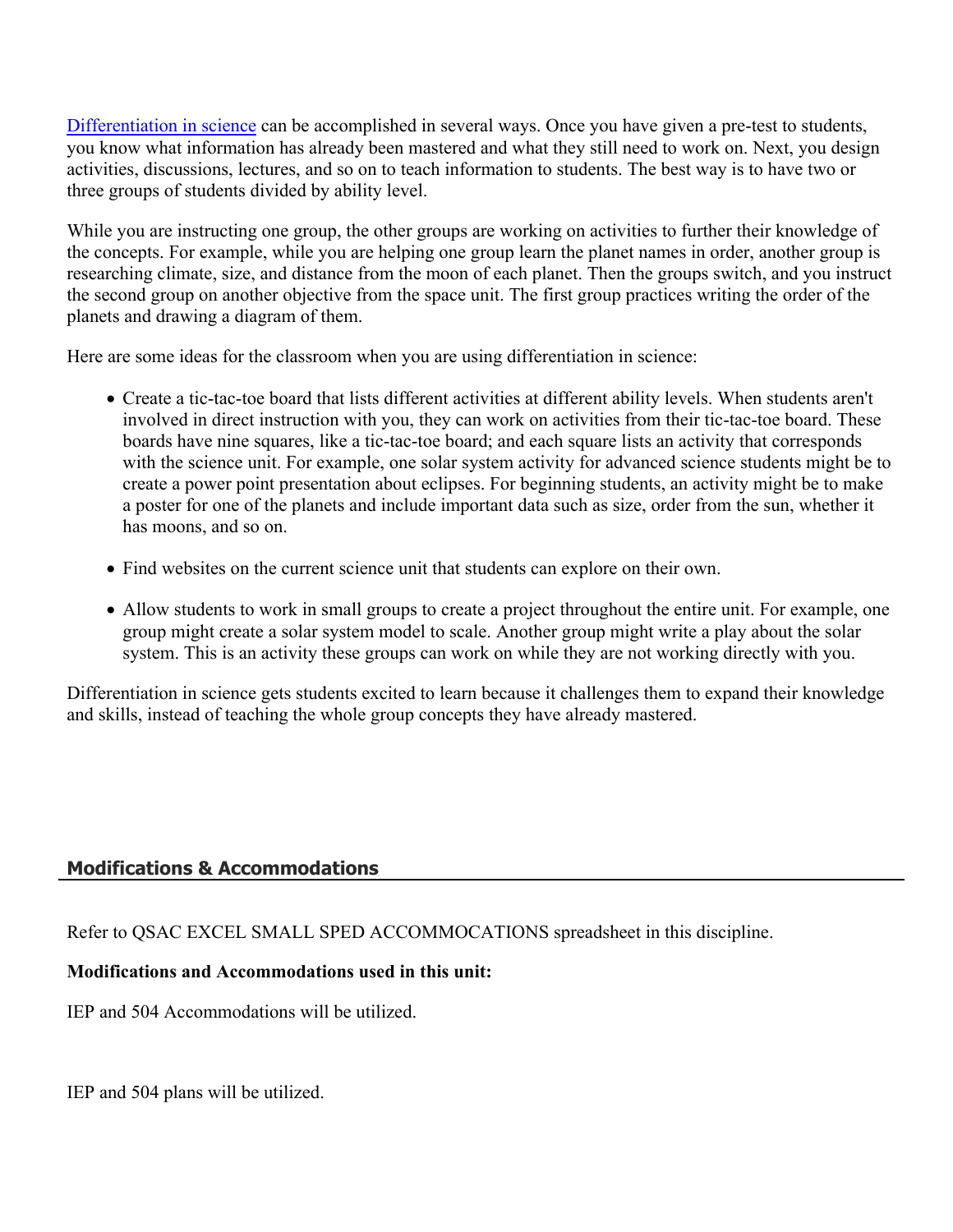#### **Benchmark Assessments**

**Benchmark Assessments** are given periodically (e.g., at the end of every quarter or as frequently as once per month) throughout a school year to establish baseline achievement data and measure progress toward a standard or set of academic standards and goals.

#### **Schoolwide Benchmark assessments:**

Aimsweb benchmarks 3X a year

Linkit Benchmarks 3X a year

#### **Additional Benchmarks used in this unit:**

The students will complete two summative benchmark tests administered by the teacher via Google Forms and Google Classroom. There is one benchmark test administered in the middle of the year around January, and a second one administered in May.

## **Formative Assessments**

Assessment allows both instructor and student to monitor progress towards achieving learning objectives, and can be approached in a variety of ways. **Formative assessment** refers to tools that identify misconceptions, struggles, and learning gaps along the way and assess how to close those gaps. It includes effective tools for helping to shape learning, and can even bolster students' abilities to take ownership of their learning when they understand that the goal is to improve learning, not apply final marks (Trumbull and Lash, 2013). It can include students assessing themselves, peers, or even the instructor, through writing, quizzes, conversation, and more. In short, formative assessment occurs throughout a class or course, and seeks to improve student achievement of learning objectives through approaches that can support specific student needs (Theal and Franklin, 2010, p. 151).

## **Formative Assessments used in this unit:**

Formative assessments as listed in unit.

## **Summative Assessments**

**Summative assessments** evaluate student learning, knowledge, proficiency, or success at the conclusion of an instructional period, like a unit, course, or program. Summative assessments are almost always formally graded and often heavily weighted (though they do not need to be). Summative assessment can be used to great effect in conjunction and alignment with formative assessment, and instructors can consider a variety of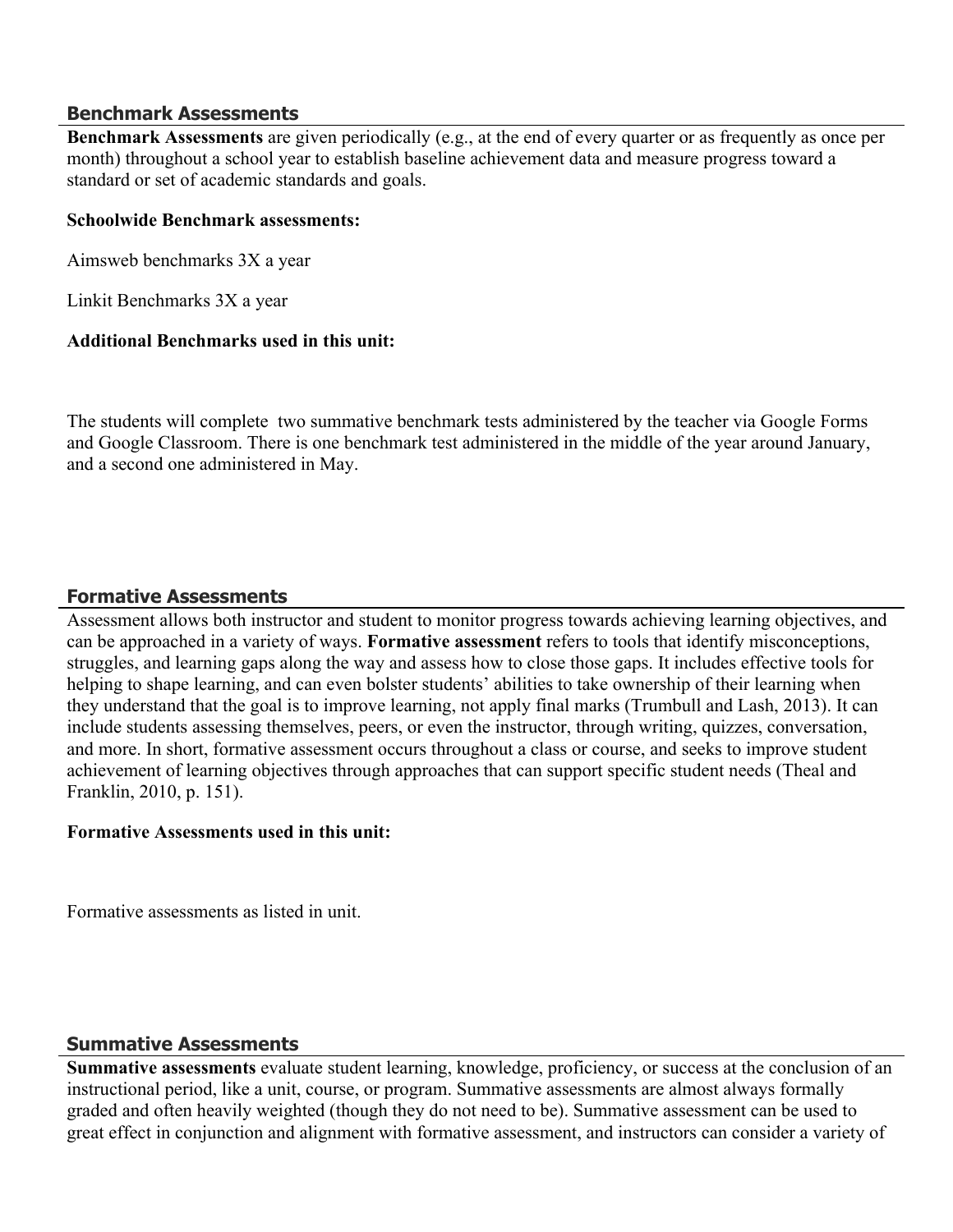ways to combine these approaches.

# **Summative assessments for this unit:**

Summative assessments as listed in unit.

# **Instructional Materials**

Materials as required by Discivery Techbook labs.

| <b>Standards</b>       |                                                                                                                                                                                                                                                                                                                                                                                                                                                                                                                                                                          |
|------------------------|--------------------------------------------------------------------------------------------------------------------------------------------------------------------------------------------------------------------------------------------------------------------------------------------------------------------------------------------------------------------------------------------------------------------------------------------------------------------------------------------------------------------------------------------------------------------------|
|                        |                                                                                                                                                                                                                                                                                                                                                                                                                                                                                                                                                                          |
| SCI.MS.ESS2.C          | The Roles of Water in Earth's Surface Processes                                                                                                                                                                                                                                                                                                                                                                                                                                                                                                                          |
|                        | Examples of experiments could include comparing final water temperatures after different<br>masses of ice melted in the same volume of water with the same initial temperature, the<br>temperature change of samples of different materials with the same mass as they cool or<br>heat in the environment, or the same material with different masses when a specific<br>amount of energy is added.                                                                                                                                                                      |
|                        | Food webs are models that demonstrate how matter and energy is transferred between<br>producers, consumers, and decomposers as the three groups interact within an<br>ecosystem. Transfers of matter into and out of the physical environment occur at every<br>level. Decomposers recycle nutrients from dead plant or animal matter back to the soil in<br>terrestrial environments or to the water in aquatic environments. The atoms that make up<br>the organisms in an ecosystem are cycled repeatedly between the living and nonliving<br>parts of the ecosystem. |
| SCI.MS-PS3             | Energy                                                                                                                                                                                                                                                                                                                                                                                                                                                                                                                                                                   |
| SCI.MS-ESS2-4          | Develop a model to describe the cycling of water through Earth's systems driven by energy<br>from the sun and the force of gravity.                                                                                                                                                                                                                                                                                                                                                                                                                                      |
| SCI.MS-ESS2            | Earth's Systems                                                                                                                                                                                                                                                                                                                                                                                                                                                                                                                                                          |
|                        | Plants, algae (including phytoplankton), and many microorganisms use the energy from<br>light to make sugars (food) from carbon dioxide from the atmosphere and water through<br>the process of photosynthesis, which also releases oxygen. These sugars can be used<br>immediately or stored for growth or later use.                                                                                                                                                                                                                                                   |
| SCI.MS-LS2-3           | Develop a model to describe the cycling of matter and flow of energy among living and<br>nonliving parts of an ecosystem.                                                                                                                                                                                                                                                                                                                                                                                                                                                |
|                        | Emphasis is on the ways water changes its state as it moves through the multiple<br>pathways of the hydrologic cycle. Examples of models can be conceptual or physical.                                                                                                                                                                                                                                                                                                                                                                                                  |
| 6-8.MS-ESS2-4          | Develop a model to describe the cycling of water through Earth's systems driven by energy<br>from the sun and the force of gravity.                                                                                                                                                                                                                                                                                                                                                                                                                                      |
| 6-8.MS-ESS2-4.ESS2.C   | The Roles of Water in Earth's Surface Processes                                                                                                                                                                                                                                                                                                                                                                                                                                                                                                                          |
| 6-8.MS-ESS2-4.ESS2.C.1 | Water continually cycles among land, ocean, and atmosphere via transpiration,                                                                                                                                                                                                                                                                                                                                                                                                                                                                                            |